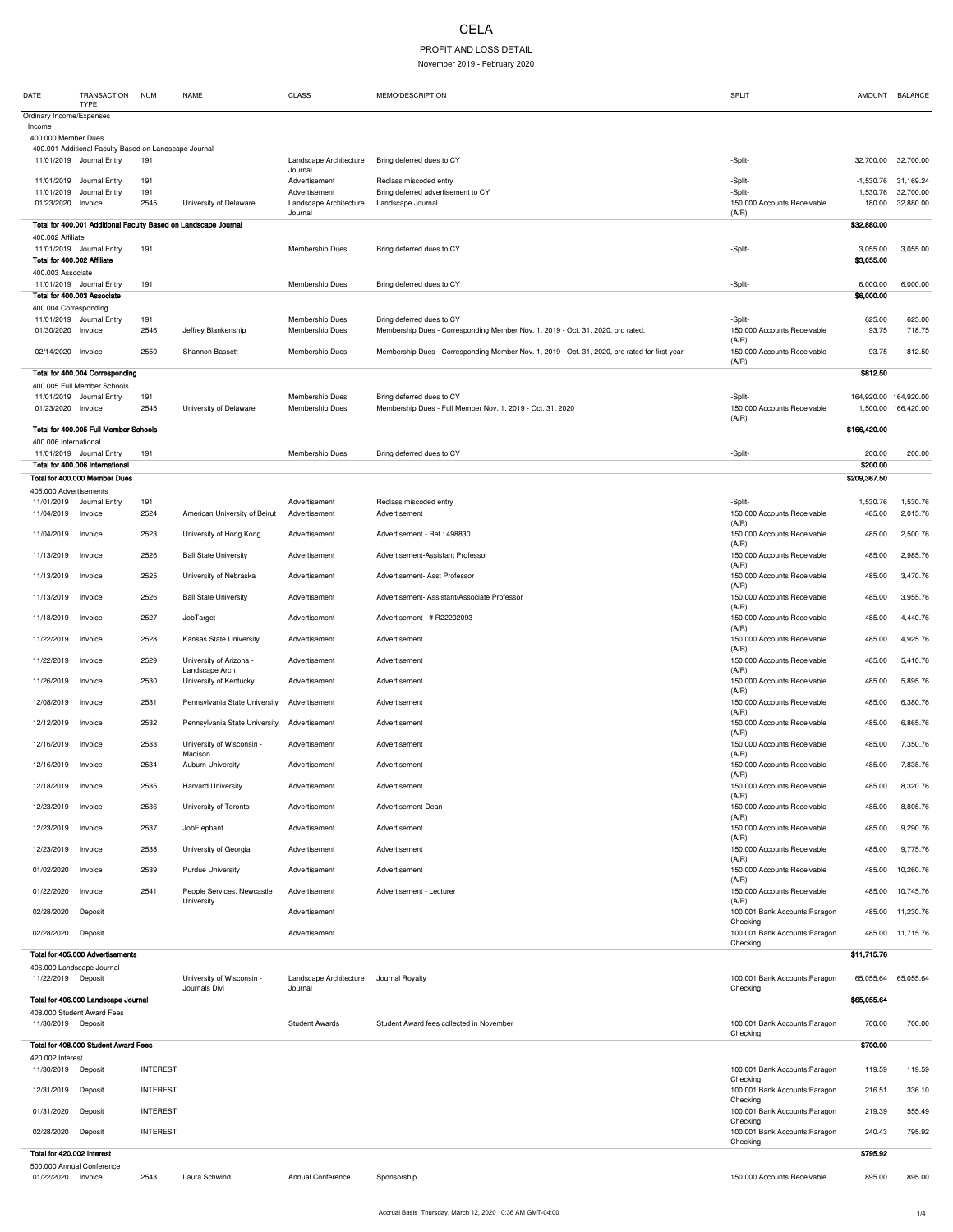| (A/R)<br>01/22/2020<br>2544<br>Friends of Cela<br>150.000 Accounts Receivable<br>250.00<br>Invoice<br>Michelle Montesano-Mullinex<br><b>Annual Conference</b><br>(A/R)<br>2542<br>01/22/2020<br><b>Rutgers University</b><br><b>Annual Conference</b><br><b>Member Rate</b><br>150.000 Accounts Receivable<br>620.00<br>Invoice<br>(A/R)<br>01/22/2020 Invoice<br>2542<br><b>Rutgers University</b><br><b>Annual Conference</b><br>150.000 Accounts Receivable<br>1,050.00<br><b>Student Rate</b><br>(A/R)<br>2549<br>150.000 Accounts Receivable<br>620.00<br>02/10/2020<br>Invoice<br>Illinois Institute of Technology<br><b>Annual Conference</b><br>Member Registration CELA 2020 Conference<br>(A/R)<br>Total for 500.000 Annual Conference<br>\$3,435.00<br>500.001 Member Registration<br>12/31/2019 Deposit<br><b>Annual Conference</b><br>100.001 Bank Accounts: Paragon<br>1,590.00<br>December conference revenue<br>1,590.00<br>Checking<br>12/31/2019 Deposit<br><b>Annual Conference</b><br>December conference revenue<br>100.001 Bank Accounts: Paragon<br>4,770.00<br>3,180.00<br>Checking<br><b>Annual Conference</b><br>100.001 Bank Accounts: Paragon<br>38,495.00<br>01/31/2020 Deposit<br>43,265.00<br>Checking<br>100.001 Bank Accounts: Paragon<br>01/31/2020 Deposit<br><b>Annual Conference</b><br>69,440.00 112,705.00<br>Checking<br><b>Annual Conference</b><br>100.001 Bank Accounts: Paragon<br>02/28/2020 Deposit<br>1,295.00 114,000.00<br>Checking<br>02/28/2020 Deposit<br><b>Annual Conference</b><br>100.001 Bank Accounts: Paragon<br>16,845.00 130,845.00<br>Checking<br>\$130,845.00<br>Total for 500.001 Member Registration<br>500.002 Non-Member Registration<br>100.001 Bank Accounts: Paragon<br>01/31/2020 Deposit<br><b>Annual Conference</b><br>7,950.00<br>Checking<br>01/31/2020 Deposit<br><b>Annual Conference</b><br>100.001 Bank Accounts: Paragon<br>6,360.00<br>Checking<br><b>Annual Conference</b><br>100.001 Bank Accounts: Paragon<br>02/28/2020<br>4,195.00<br>Deposit<br>Checking<br>\$18,505.00<br>Total for 500.002 Non-Member Registration<br>500.003 Student Registration<br>01/31/2020 Deposit<br><b>Annual Conference</b><br>100.001 Bank Accounts: Paragon<br>12,600.00<br>Checking<br><b>Annual Conference</b><br>100.001 Bank Accounts: Paragon<br>01/31/2020 Deposit<br>2,800.00<br>Checking<br><b>Annual Conference</b><br>100.001 Bank Accounts: Paragon<br>02/28/2020 Deposit<br>350.00<br>Checking<br><b>Annual Conference</b><br>100.001 Bank Accounts: Paragon<br>02/28/2020 Deposit<br>8,550.00 24,300.00<br>Checking<br>Total for 500.003 Student Registration<br>\$24,300.00<br>500.004 Spouse Registration<br><b>Annual Conference</b><br>600.00<br>01/31/2020 Deposit<br>100.001 Bank Accounts: Paragon<br>Checking<br><b>Annual Conference</b><br>100.001 Bank Accounts: Paragon<br>02/28/2020 Deposit<br>300.00<br>Checking<br>\$900.00<br>Total for 500.004 Spouse Registration<br>500.005 Pre-Con<br>December conference revenue<br>100.001 Bank Accounts: Paragon<br>150.00<br>12/31/2019 Deposit<br><b>Annual Conference</b><br>Checking<br><b>Annual Conference</b><br>100.001 Bank Accounts: Paragon<br>125.00<br>01/31/2020 Deposit<br>Checking<br><b>Annual Conference</b><br>100.001 Bank Accounts: Paragon<br>900.00<br>01/31/2020 Deposit<br>Checking<br><b>Annual Conference</b><br>100.001 Bank Accounts: Paragon<br>02/28/2020 Deposit<br>50.00<br>Checking<br>Total for 500.005 Pre-Con<br>\$1,225.00<br>500.006 Offsite Events<br>12/31/2019 Deposit<br><b>Annual Conference</b><br>December conference revenue<br>100.001 Bank Accounts: Paragon<br>30.00<br>Checking<br>01/31/2020 Deposit<br><b>Annual Conference</b><br>100.001 Bank Accounts: Paragon<br>200.00<br>Checking<br>01/31/2020 Deposit<br>750.00<br><b>Annual Conference</b><br>100.001 Bank Accounts: Paragon<br>Checking<br>02/10/2020 Invoice<br>2548<br>150.000 Accounts Receivable<br>250.00<br>Kristopher Pritchard<br><b>Annual Conference</b><br>Meeting space rental for Wednesday LAAB ROVE session Wednesday March 18th, 9am-11am at CELA<br>2020 Conference, Louisville, KY<br>(A/R)<br>2547<br>02/10/2020 Invoice<br><b>Annual Conference</b><br>Meeting Room Rental at CELA 2020, Louisville KY. Thursday March 19,2020<br>150.000 Accounts Receivable<br>250.00<br>Sigma Lambda Alpha<br>(A/R)<br>02/18/2020 Invoice<br>2551<br><b>Annual Conference</b><br>150.000 Accounts Receivable<br>Julia Lent<br>250.00<br>(A/R)<br>2552<br><b>LA Fellows</b><br>150.000 Accounts Receivable<br>250.00<br>02/18/2020 Invoice<br><b>Annual Conference</b><br>Friday, March 20, 2020. 8am-9:30am for approximately 25 people.<br>MEETING ROOM: Grandstand<br>(A/R)<br>02/28/2020 Deposit<br><b>Annual Conference</b><br>100.001 Bank Accounts: Paragon<br>$-170.00$<br>Checking<br><b>Annual Conference</b><br>02/28/2020 Deposit<br>100.001 Bank Accounts: Paragon<br>190.00<br>Checking<br>\$2,000.00<br>Total for 500.006 Offsite Events<br>500.007 Field Sessions<br>69.00<br>12/31/2019 Deposit<br><b>Annual Conference</b><br>December conference revenue<br>100.001 Bank Accounts: Paragon<br>Checking<br>2542<br>150.000 Accounts Receivable<br>69.00<br>01/22/2020 Invoice<br><b>Rutgers University</b><br><b>Annual Conference</b><br>138.00<br><b>River Front by Segway</b><br>(A/R)<br><b>Annual Conference</b><br>276.00<br>414.00<br>01/31/2020 Deposit<br>100.001 Bank Accounts: Paragon<br>Checking<br>100.001 Bank Accounts: Paragon<br>01/31/2020 Deposit<br><b>Annual Conference</b><br>966.00<br>1,380.00<br>Checking<br>02/28/2020 Deposit<br><b>Annual Conference</b><br>100.001 Bank Accounts: Paragon<br>414.00<br>1,794.00<br>Checking<br>Total for 500.007 Field Sessions<br>\$1,794.00<br>500.008 Sponsorship<br>12/31/2019 Deposit<br><b>Annual Conference</b><br>December conference revenue<br>100.001 Bank Accounts: Paragon<br>1,940.00<br>Checking<br>02/24/2020<br>2553<br>150.000 Accounts Receivable<br>500.00<br>University of Cincinnati<br><b>Annual Conference</b><br>Conference Sponsorship-Administrators Lunch<br>Invoice<br>(A/R)<br>2553<br>150.000 Accounts Receivable<br>1,500.00<br>02/24/2020 Invoice<br>University of Cincinnati<br><b>Annual Conference</b><br>Conference Sponsorship- Derby Party<br>(A/R)<br>02/28/2020 Deposit<br><b>Annual Conference</b><br>100.001 Bank Accounts: Paragon<br>2,845.00 6,785.00<br>Checking<br>150.000 Accounts Receivable<br>02/28/2020 Invoice<br>2554<br><b>Permaloc Corporation</b><br><b>Annual Conference</b><br>Conference Sponsorship-Lanyard<br>2,000.00<br>(A/R)<br>Total for 500.008 Sponsorship<br>\$8,785.00<br>Total for 500.000 Annual Conference with sub-accounts<br>\$191,789.00 | <b>DATE</b>      | <b>TRANSACTION</b><br><b>TYPE</b> | <b>NUM</b> | <b>NAME</b> | <b>CLASS</b> | MEMO/DESCRIPTION | <b>SPLIT</b> | <b>AMOUNT</b> | <b>BALANCE</b> |
|----------------------------------------------------------------------------------------------------------------------------------------------------------------------------------------------------------------------------------------------------------------------------------------------------------------------------------------------------------------------------------------------------------------------------------------------------------------------------------------------------------------------------------------------------------------------------------------------------------------------------------------------------------------------------------------------------------------------------------------------------------------------------------------------------------------------------------------------------------------------------------------------------------------------------------------------------------------------------------------------------------------------------------------------------------------------------------------------------------------------------------------------------------------------------------------------------------------------------------------------------------------------------------------------------------------------------------------------------------------------------------------------------------------------------------------------------------------------------------------------------------------------------------------------------------------------------------------------------------------------------------------------------------------------------------------------------------------------------------------------------------------------------------------------------------------------------------------------------------------------------------------------------------------------------------------------------------------------------------------------------------------------------------------------------------------------------------------------------------------------------------------------------------------------------------------------------------------------------------------------------------------------------------------------------------------------------------------------------------------------------------------------------------------------------------------------------------------------------------------------------------------------------------------------------------------------------------------------------------------------------------------------------------------------------------------------------------------------------------------------------------------------------------------------------------------------------------------------------------------------------------------------------------------------------------------------------------------------------------------------------------------------------------------------------------------------------------------------------------------------------------------------------------------------------------------------------------------------------------------------------------------------------------------------------------------------------------------------------------------------------------------------------------------------------------------------------------------------------------------------------------------------------------------------------------------------------------------------------------------------------------------------------------------------------------------------------------------------------------------------------------------------------------------------------------------------------------------------------------------------------------------------------------------------------------------------------------------------------------------------------------------------------------------------------------------------------------------------------------------------------------------------------------------------------------------------------------------------------------------------------------------------------------------------------------------------------------------------------------------------------------------------------------------------------------------------------------------------------------------------------------------------------------------------------------------------------------------------------------------------------------------------------------------------------------------------------------------------------------------------------------------------------------------------------------------------------------------------------------------------------------------------------------------------------------------------------------------------------------------------------------------------------------------------------------------------------------------------------------------------------------------------------------------------------------------------------------------------------------------------------------------------------------------------------------------------------------------------------------------------------------------------------------------------------------------------------------------------------------------------------------------------------------------------------------------------------------------------------------------------------------------------------------------------------------------------------------------------------------------------------------------------------------------------------------------------------------------------------------------------------------------------------------------------------------------------------------------------------------------------------------------------------------------------------------------------------------------------------------------------------------------------------------------------------------------------------------------------------------------------------------------------------------------------------------------------------------------------------------------------------------------------------------------------------------------------------------------------------------------------------------------------------------------------------------------------------------------------------------------------------------------------------------------------------------------------------------------------------------------------------------------------|------------------|-----------------------------------|------------|-------------|--------------|------------------|--------------|---------------|----------------|
|                                                                                                                                                                                                                                                                                                                                                                                                                                                                                                                                                                                                                                                                                                                                                                                                                                                                                                                                                                                                                                                                                                                                                                                                                                                                                                                                                                                                                                                                                                                                                                                                                                                                                                                                                                                                                                                                                                                                                                                                                                                                                                                                                                                                                                                                                                                                                                                                                                                                                                                                                                                                                                                                                                                                                                                                                                                                                                                                                                                                                                                                                                                                                                                                                                                                                                                                                                                                                                                                                                                                                                                                                                                                                                                                                                                                                                                                                                                                                                                                                                                                                                                                                                                                                                                                                                                                                                                                                                                                                                                                                                                                                                                                                                                                                                                                                                                                                                                                                                                                                                                                                                                                                                                                                                                                                                                                                                                                                                                                                                                                                                                                                                                                                                                                                                                                                                                                                                                                                                                                                                                                                                                                                                                                                                                                                                                                                                                                                                                                                                                                                                                                                                                                                                                                                                      |                  |                                   |            |             |              |                  |              |               | 1,145.00       |
|                                                                                                                                                                                                                                                                                                                                                                                                                                                                                                                                                                                                                                                                                                                                                                                                                                                                                                                                                                                                                                                                                                                                                                                                                                                                                                                                                                                                                                                                                                                                                                                                                                                                                                                                                                                                                                                                                                                                                                                                                                                                                                                                                                                                                                                                                                                                                                                                                                                                                                                                                                                                                                                                                                                                                                                                                                                                                                                                                                                                                                                                                                                                                                                                                                                                                                                                                                                                                                                                                                                                                                                                                                                                                                                                                                                                                                                                                                                                                                                                                                                                                                                                                                                                                                                                                                                                                                                                                                                                                                                                                                                                                                                                                                                                                                                                                                                                                                                                                                                                                                                                                                                                                                                                                                                                                                                                                                                                                                                                                                                                                                                                                                                                                                                                                                                                                                                                                                                                                                                                                                                                                                                                                                                                                                                                                                                                                                                                                                                                                                                                                                                                                                                                                                                                                                      |                  |                                   |            |             |              |                  |              |               | 1,765.00       |
|                                                                                                                                                                                                                                                                                                                                                                                                                                                                                                                                                                                                                                                                                                                                                                                                                                                                                                                                                                                                                                                                                                                                                                                                                                                                                                                                                                                                                                                                                                                                                                                                                                                                                                                                                                                                                                                                                                                                                                                                                                                                                                                                                                                                                                                                                                                                                                                                                                                                                                                                                                                                                                                                                                                                                                                                                                                                                                                                                                                                                                                                                                                                                                                                                                                                                                                                                                                                                                                                                                                                                                                                                                                                                                                                                                                                                                                                                                                                                                                                                                                                                                                                                                                                                                                                                                                                                                                                                                                                                                                                                                                                                                                                                                                                                                                                                                                                                                                                                                                                                                                                                                                                                                                                                                                                                                                                                                                                                                                                                                                                                                                                                                                                                                                                                                                                                                                                                                                                                                                                                                                                                                                                                                                                                                                                                                                                                                                                                                                                                                                                                                                                                                                                                                                                                                      |                  |                                   |            |             |              |                  |              |               | 2,815.00       |
|                                                                                                                                                                                                                                                                                                                                                                                                                                                                                                                                                                                                                                                                                                                                                                                                                                                                                                                                                                                                                                                                                                                                                                                                                                                                                                                                                                                                                                                                                                                                                                                                                                                                                                                                                                                                                                                                                                                                                                                                                                                                                                                                                                                                                                                                                                                                                                                                                                                                                                                                                                                                                                                                                                                                                                                                                                                                                                                                                                                                                                                                                                                                                                                                                                                                                                                                                                                                                                                                                                                                                                                                                                                                                                                                                                                                                                                                                                                                                                                                                                                                                                                                                                                                                                                                                                                                                                                                                                                                                                                                                                                                                                                                                                                                                                                                                                                                                                                                                                                                                                                                                                                                                                                                                                                                                                                                                                                                                                                                                                                                                                                                                                                                                                                                                                                                                                                                                                                                                                                                                                                                                                                                                                                                                                                                                                                                                                                                                                                                                                                                                                                                                                                                                                                                                                      |                  |                                   |            |             |              |                  |              |               | 3,435.00       |
|                                                                                                                                                                                                                                                                                                                                                                                                                                                                                                                                                                                                                                                                                                                                                                                                                                                                                                                                                                                                                                                                                                                                                                                                                                                                                                                                                                                                                                                                                                                                                                                                                                                                                                                                                                                                                                                                                                                                                                                                                                                                                                                                                                                                                                                                                                                                                                                                                                                                                                                                                                                                                                                                                                                                                                                                                                                                                                                                                                                                                                                                                                                                                                                                                                                                                                                                                                                                                                                                                                                                                                                                                                                                                                                                                                                                                                                                                                                                                                                                                                                                                                                                                                                                                                                                                                                                                                                                                                                                                                                                                                                                                                                                                                                                                                                                                                                                                                                                                                                                                                                                                                                                                                                                                                                                                                                                                                                                                                                                                                                                                                                                                                                                                                                                                                                                                                                                                                                                                                                                                                                                                                                                                                                                                                                                                                                                                                                                                                                                                                                                                                                                                                                                                                                                                                      |                  |                                   |            |             |              |                  |              |               |                |
|                                                                                                                                                                                                                                                                                                                                                                                                                                                                                                                                                                                                                                                                                                                                                                                                                                                                                                                                                                                                                                                                                                                                                                                                                                                                                                                                                                                                                                                                                                                                                                                                                                                                                                                                                                                                                                                                                                                                                                                                                                                                                                                                                                                                                                                                                                                                                                                                                                                                                                                                                                                                                                                                                                                                                                                                                                                                                                                                                                                                                                                                                                                                                                                                                                                                                                                                                                                                                                                                                                                                                                                                                                                                                                                                                                                                                                                                                                                                                                                                                                                                                                                                                                                                                                                                                                                                                                                                                                                                                                                                                                                                                                                                                                                                                                                                                                                                                                                                                                                                                                                                                                                                                                                                                                                                                                                                                                                                                                                                                                                                                                                                                                                                                                                                                                                                                                                                                                                                                                                                                                                                                                                                                                                                                                                                                                                                                                                                                                                                                                                                                                                                                                                                                                                                                                      |                  |                                   |            |             |              |                  |              |               |                |
|                                                                                                                                                                                                                                                                                                                                                                                                                                                                                                                                                                                                                                                                                                                                                                                                                                                                                                                                                                                                                                                                                                                                                                                                                                                                                                                                                                                                                                                                                                                                                                                                                                                                                                                                                                                                                                                                                                                                                                                                                                                                                                                                                                                                                                                                                                                                                                                                                                                                                                                                                                                                                                                                                                                                                                                                                                                                                                                                                                                                                                                                                                                                                                                                                                                                                                                                                                                                                                                                                                                                                                                                                                                                                                                                                                                                                                                                                                                                                                                                                                                                                                                                                                                                                                                                                                                                                                                                                                                                                                                                                                                                                                                                                                                                                                                                                                                                                                                                                                                                                                                                                                                                                                                                                                                                                                                                                                                                                                                                                                                                                                                                                                                                                                                                                                                                                                                                                                                                                                                                                                                                                                                                                                                                                                                                                                                                                                                                                                                                                                                                                                                                                                                                                                                                                                      |                  |                                   |            |             |              |                  |              |               |                |
|                                                                                                                                                                                                                                                                                                                                                                                                                                                                                                                                                                                                                                                                                                                                                                                                                                                                                                                                                                                                                                                                                                                                                                                                                                                                                                                                                                                                                                                                                                                                                                                                                                                                                                                                                                                                                                                                                                                                                                                                                                                                                                                                                                                                                                                                                                                                                                                                                                                                                                                                                                                                                                                                                                                                                                                                                                                                                                                                                                                                                                                                                                                                                                                                                                                                                                                                                                                                                                                                                                                                                                                                                                                                                                                                                                                                                                                                                                                                                                                                                                                                                                                                                                                                                                                                                                                                                                                                                                                                                                                                                                                                                                                                                                                                                                                                                                                                                                                                                                                                                                                                                                                                                                                                                                                                                                                                                                                                                                                                                                                                                                                                                                                                                                                                                                                                                                                                                                                                                                                                                                                                                                                                                                                                                                                                                                                                                                                                                                                                                                                                                                                                                                                                                                                                                                      |                  |                                   |            |             |              |                  |              |               |                |
|                                                                                                                                                                                                                                                                                                                                                                                                                                                                                                                                                                                                                                                                                                                                                                                                                                                                                                                                                                                                                                                                                                                                                                                                                                                                                                                                                                                                                                                                                                                                                                                                                                                                                                                                                                                                                                                                                                                                                                                                                                                                                                                                                                                                                                                                                                                                                                                                                                                                                                                                                                                                                                                                                                                                                                                                                                                                                                                                                                                                                                                                                                                                                                                                                                                                                                                                                                                                                                                                                                                                                                                                                                                                                                                                                                                                                                                                                                                                                                                                                                                                                                                                                                                                                                                                                                                                                                                                                                                                                                                                                                                                                                                                                                                                                                                                                                                                                                                                                                                                                                                                                                                                                                                                                                                                                                                                                                                                                                                                                                                                                                                                                                                                                                                                                                                                                                                                                                                                                                                                                                                                                                                                                                                                                                                                                                                                                                                                                                                                                                                                                                                                                                                                                                                                                                      |                  |                                   |            |             |              |                  |              |               |                |
|                                                                                                                                                                                                                                                                                                                                                                                                                                                                                                                                                                                                                                                                                                                                                                                                                                                                                                                                                                                                                                                                                                                                                                                                                                                                                                                                                                                                                                                                                                                                                                                                                                                                                                                                                                                                                                                                                                                                                                                                                                                                                                                                                                                                                                                                                                                                                                                                                                                                                                                                                                                                                                                                                                                                                                                                                                                                                                                                                                                                                                                                                                                                                                                                                                                                                                                                                                                                                                                                                                                                                                                                                                                                                                                                                                                                                                                                                                                                                                                                                                                                                                                                                                                                                                                                                                                                                                                                                                                                                                                                                                                                                                                                                                                                                                                                                                                                                                                                                                                                                                                                                                                                                                                                                                                                                                                                                                                                                                                                                                                                                                                                                                                                                                                                                                                                                                                                                                                                                                                                                                                                                                                                                                                                                                                                                                                                                                                                                                                                                                                                                                                                                                                                                                                                                                      |                  |                                   |            |             |              |                  |              |               |                |
|                                                                                                                                                                                                                                                                                                                                                                                                                                                                                                                                                                                                                                                                                                                                                                                                                                                                                                                                                                                                                                                                                                                                                                                                                                                                                                                                                                                                                                                                                                                                                                                                                                                                                                                                                                                                                                                                                                                                                                                                                                                                                                                                                                                                                                                                                                                                                                                                                                                                                                                                                                                                                                                                                                                                                                                                                                                                                                                                                                                                                                                                                                                                                                                                                                                                                                                                                                                                                                                                                                                                                                                                                                                                                                                                                                                                                                                                                                                                                                                                                                                                                                                                                                                                                                                                                                                                                                                                                                                                                                                                                                                                                                                                                                                                                                                                                                                                                                                                                                                                                                                                                                                                                                                                                                                                                                                                                                                                                                                                                                                                                                                                                                                                                                                                                                                                                                                                                                                                                                                                                                                                                                                                                                                                                                                                                                                                                                                                                                                                                                                                                                                                                                                                                                                                                                      |                  |                                   |            |             |              |                  |              |               |                |
|                                                                                                                                                                                                                                                                                                                                                                                                                                                                                                                                                                                                                                                                                                                                                                                                                                                                                                                                                                                                                                                                                                                                                                                                                                                                                                                                                                                                                                                                                                                                                                                                                                                                                                                                                                                                                                                                                                                                                                                                                                                                                                                                                                                                                                                                                                                                                                                                                                                                                                                                                                                                                                                                                                                                                                                                                                                                                                                                                                                                                                                                                                                                                                                                                                                                                                                                                                                                                                                                                                                                                                                                                                                                                                                                                                                                                                                                                                                                                                                                                                                                                                                                                                                                                                                                                                                                                                                                                                                                                                                                                                                                                                                                                                                                                                                                                                                                                                                                                                                                                                                                                                                                                                                                                                                                                                                                                                                                                                                                                                                                                                                                                                                                                                                                                                                                                                                                                                                                                                                                                                                                                                                                                                                                                                                                                                                                                                                                                                                                                                                                                                                                                                                                                                                                                                      |                  |                                   |            |             |              |                  |              |               |                |
|                                                                                                                                                                                                                                                                                                                                                                                                                                                                                                                                                                                                                                                                                                                                                                                                                                                                                                                                                                                                                                                                                                                                                                                                                                                                                                                                                                                                                                                                                                                                                                                                                                                                                                                                                                                                                                                                                                                                                                                                                                                                                                                                                                                                                                                                                                                                                                                                                                                                                                                                                                                                                                                                                                                                                                                                                                                                                                                                                                                                                                                                                                                                                                                                                                                                                                                                                                                                                                                                                                                                                                                                                                                                                                                                                                                                                                                                                                                                                                                                                                                                                                                                                                                                                                                                                                                                                                                                                                                                                                                                                                                                                                                                                                                                                                                                                                                                                                                                                                                                                                                                                                                                                                                                                                                                                                                                                                                                                                                                                                                                                                                                                                                                                                                                                                                                                                                                                                                                                                                                                                                                                                                                                                                                                                                                                                                                                                                                                                                                                                                                                                                                                                                                                                                                                                      |                  |                                   |            |             |              |                  |              |               |                |
|                                                                                                                                                                                                                                                                                                                                                                                                                                                                                                                                                                                                                                                                                                                                                                                                                                                                                                                                                                                                                                                                                                                                                                                                                                                                                                                                                                                                                                                                                                                                                                                                                                                                                                                                                                                                                                                                                                                                                                                                                                                                                                                                                                                                                                                                                                                                                                                                                                                                                                                                                                                                                                                                                                                                                                                                                                                                                                                                                                                                                                                                                                                                                                                                                                                                                                                                                                                                                                                                                                                                                                                                                                                                                                                                                                                                                                                                                                                                                                                                                                                                                                                                                                                                                                                                                                                                                                                                                                                                                                                                                                                                                                                                                                                                                                                                                                                                                                                                                                                                                                                                                                                                                                                                                                                                                                                                                                                                                                                                                                                                                                                                                                                                                                                                                                                                                                                                                                                                                                                                                                                                                                                                                                                                                                                                                                                                                                                                                                                                                                                                                                                                                                                                                                                                                                      |                  |                                   |            |             |              |                  |              |               | 7,950.00       |
|                                                                                                                                                                                                                                                                                                                                                                                                                                                                                                                                                                                                                                                                                                                                                                                                                                                                                                                                                                                                                                                                                                                                                                                                                                                                                                                                                                                                                                                                                                                                                                                                                                                                                                                                                                                                                                                                                                                                                                                                                                                                                                                                                                                                                                                                                                                                                                                                                                                                                                                                                                                                                                                                                                                                                                                                                                                                                                                                                                                                                                                                                                                                                                                                                                                                                                                                                                                                                                                                                                                                                                                                                                                                                                                                                                                                                                                                                                                                                                                                                                                                                                                                                                                                                                                                                                                                                                                                                                                                                                                                                                                                                                                                                                                                                                                                                                                                                                                                                                                                                                                                                                                                                                                                                                                                                                                                                                                                                                                                                                                                                                                                                                                                                                                                                                                                                                                                                                                                                                                                                                                                                                                                                                                                                                                                                                                                                                                                                                                                                                                                                                                                                                                                                                                                                                      |                  |                                   |            |             |              |                  |              |               | 14,310.00      |
|                                                                                                                                                                                                                                                                                                                                                                                                                                                                                                                                                                                                                                                                                                                                                                                                                                                                                                                                                                                                                                                                                                                                                                                                                                                                                                                                                                                                                                                                                                                                                                                                                                                                                                                                                                                                                                                                                                                                                                                                                                                                                                                                                                                                                                                                                                                                                                                                                                                                                                                                                                                                                                                                                                                                                                                                                                                                                                                                                                                                                                                                                                                                                                                                                                                                                                                                                                                                                                                                                                                                                                                                                                                                                                                                                                                                                                                                                                                                                                                                                                                                                                                                                                                                                                                                                                                                                                                                                                                                                                                                                                                                                                                                                                                                                                                                                                                                                                                                                                                                                                                                                                                                                                                                                                                                                                                                                                                                                                                                                                                                                                                                                                                                                                                                                                                                                                                                                                                                                                                                                                                                                                                                                                                                                                                                                                                                                                                                                                                                                                                                                                                                                                                                                                                                                                      |                  |                                   |            |             |              |                  |              |               | 18,505.00      |
|                                                                                                                                                                                                                                                                                                                                                                                                                                                                                                                                                                                                                                                                                                                                                                                                                                                                                                                                                                                                                                                                                                                                                                                                                                                                                                                                                                                                                                                                                                                                                                                                                                                                                                                                                                                                                                                                                                                                                                                                                                                                                                                                                                                                                                                                                                                                                                                                                                                                                                                                                                                                                                                                                                                                                                                                                                                                                                                                                                                                                                                                                                                                                                                                                                                                                                                                                                                                                                                                                                                                                                                                                                                                                                                                                                                                                                                                                                                                                                                                                                                                                                                                                                                                                                                                                                                                                                                                                                                                                                                                                                                                                                                                                                                                                                                                                                                                                                                                                                                                                                                                                                                                                                                                                                                                                                                                                                                                                                                                                                                                                                                                                                                                                                                                                                                                                                                                                                                                                                                                                                                                                                                                                                                                                                                                                                                                                                                                                                                                                                                                                                                                                                                                                                                                                                      |                  |                                   |            |             |              |                  |              |               |                |
|                                                                                                                                                                                                                                                                                                                                                                                                                                                                                                                                                                                                                                                                                                                                                                                                                                                                                                                                                                                                                                                                                                                                                                                                                                                                                                                                                                                                                                                                                                                                                                                                                                                                                                                                                                                                                                                                                                                                                                                                                                                                                                                                                                                                                                                                                                                                                                                                                                                                                                                                                                                                                                                                                                                                                                                                                                                                                                                                                                                                                                                                                                                                                                                                                                                                                                                                                                                                                                                                                                                                                                                                                                                                                                                                                                                                                                                                                                                                                                                                                                                                                                                                                                                                                                                                                                                                                                                                                                                                                                                                                                                                                                                                                                                                                                                                                                                                                                                                                                                                                                                                                                                                                                                                                                                                                                                                                                                                                                                                                                                                                                                                                                                                                                                                                                                                                                                                                                                                                                                                                                                                                                                                                                                                                                                                                                                                                                                                                                                                                                                                                                                                                                                                                                                                                                      |                  |                                   |            |             |              |                  |              |               | 12,600.00      |
|                                                                                                                                                                                                                                                                                                                                                                                                                                                                                                                                                                                                                                                                                                                                                                                                                                                                                                                                                                                                                                                                                                                                                                                                                                                                                                                                                                                                                                                                                                                                                                                                                                                                                                                                                                                                                                                                                                                                                                                                                                                                                                                                                                                                                                                                                                                                                                                                                                                                                                                                                                                                                                                                                                                                                                                                                                                                                                                                                                                                                                                                                                                                                                                                                                                                                                                                                                                                                                                                                                                                                                                                                                                                                                                                                                                                                                                                                                                                                                                                                                                                                                                                                                                                                                                                                                                                                                                                                                                                                                                                                                                                                                                                                                                                                                                                                                                                                                                                                                                                                                                                                                                                                                                                                                                                                                                                                                                                                                                                                                                                                                                                                                                                                                                                                                                                                                                                                                                                                                                                                                                                                                                                                                                                                                                                                                                                                                                                                                                                                                                                                                                                                                                                                                                                                                      |                  |                                   |            |             |              |                  |              |               | 15,400.00      |
|                                                                                                                                                                                                                                                                                                                                                                                                                                                                                                                                                                                                                                                                                                                                                                                                                                                                                                                                                                                                                                                                                                                                                                                                                                                                                                                                                                                                                                                                                                                                                                                                                                                                                                                                                                                                                                                                                                                                                                                                                                                                                                                                                                                                                                                                                                                                                                                                                                                                                                                                                                                                                                                                                                                                                                                                                                                                                                                                                                                                                                                                                                                                                                                                                                                                                                                                                                                                                                                                                                                                                                                                                                                                                                                                                                                                                                                                                                                                                                                                                                                                                                                                                                                                                                                                                                                                                                                                                                                                                                                                                                                                                                                                                                                                                                                                                                                                                                                                                                                                                                                                                                                                                                                                                                                                                                                                                                                                                                                                                                                                                                                                                                                                                                                                                                                                                                                                                                                                                                                                                                                                                                                                                                                                                                                                                                                                                                                                                                                                                                                                                                                                                                                                                                                                                                      |                  |                                   |            |             |              |                  |              |               | 15,750.00      |
|                                                                                                                                                                                                                                                                                                                                                                                                                                                                                                                                                                                                                                                                                                                                                                                                                                                                                                                                                                                                                                                                                                                                                                                                                                                                                                                                                                                                                                                                                                                                                                                                                                                                                                                                                                                                                                                                                                                                                                                                                                                                                                                                                                                                                                                                                                                                                                                                                                                                                                                                                                                                                                                                                                                                                                                                                                                                                                                                                                                                                                                                                                                                                                                                                                                                                                                                                                                                                                                                                                                                                                                                                                                                                                                                                                                                                                                                                                                                                                                                                                                                                                                                                                                                                                                                                                                                                                                                                                                                                                                                                                                                                                                                                                                                                                                                                                                                                                                                                                                                                                                                                                                                                                                                                                                                                                                                                                                                                                                                                                                                                                                                                                                                                                                                                                                                                                                                                                                                                                                                                                                                                                                                                                                                                                                                                                                                                                                                                                                                                                                                                                                                                                                                                                                                                                      |                  |                                   |            |             |              |                  |              |               |                |
|                                                                                                                                                                                                                                                                                                                                                                                                                                                                                                                                                                                                                                                                                                                                                                                                                                                                                                                                                                                                                                                                                                                                                                                                                                                                                                                                                                                                                                                                                                                                                                                                                                                                                                                                                                                                                                                                                                                                                                                                                                                                                                                                                                                                                                                                                                                                                                                                                                                                                                                                                                                                                                                                                                                                                                                                                                                                                                                                                                                                                                                                                                                                                                                                                                                                                                                                                                                                                                                                                                                                                                                                                                                                                                                                                                                                                                                                                                                                                                                                                                                                                                                                                                                                                                                                                                                                                                                                                                                                                                                                                                                                                                                                                                                                                                                                                                                                                                                                                                                                                                                                                                                                                                                                                                                                                                                                                                                                                                                                                                                                                                                                                                                                                                                                                                                                                                                                                                                                                                                                                                                                                                                                                                                                                                                                                                                                                                                                                                                                                                                                                                                                                                                                                                                                                                      |                  |                                   |            |             |              |                  |              |               |                |
|                                                                                                                                                                                                                                                                                                                                                                                                                                                                                                                                                                                                                                                                                                                                                                                                                                                                                                                                                                                                                                                                                                                                                                                                                                                                                                                                                                                                                                                                                                                                                                                                                                                                                                                                                                                                                                                                                                                                                                                                                                                                                                                                                                                                                                                                                                                                                                                                                                                                                                                                                                                                                                                                                                                                                                                                                                                                                                                                                                                                                                                                                                                                                                                                                                                                                                                                                                                                                                                                                                                                                                                                                                                                                                                                                                                                                                                                                                                                                                                                                                                                                                                                                                                                                                                                                                                                                                                                                                                                                                                                                                                                                                                                                                                                                                                                                                                                                                                                                                                                                                                                                                                                                                                                                                                                                                                                                                                                                                                                                                                                                                                                                                                                                                                                                                                                                                                                                                                                                                                                                                                                                                                                                                                                                                                                                                                                                                                                                                                                                                                                                                                                                                                                                                                                                                      |                  |                                   |            |             |              |                  |              |               | 600.00         |
|                                                                                                                                                                                                                                                                                                                                                                                                                                                                                                                                                                                                                                                                                                                                                                                                                                                                                                                                                                                                                                                                                                                                                                                                                                                                                                                                                                                                                                                                                                                                                                                                                                                                                                                                                                                                                                                                                                                                                                                                                                                                                                                                                                                                                                                                                                                                                                                                                                                                                                                                                                                                                                                                                                                                                                                                                                                                                                                                                                                                                                                                                                                                                                                                                                                                                                                                                                                                                                                                                                                                                                                                                                                                                                                                                                                                                                                                                                                                                                                                                                                                                                                                                                                                                                                                                                                                                                                                                                                                                                                                                                                                                                                                                                                                                                                                                                                                                                                                                                                                                                                                                                                                                                                                                                                                                                                                                                                                                                                                                                                                                                                                                                                                                                                                                                                                                                                                                                                                                                                                                                                                                                                                                                                                                                                                                                                                                                                                                                                                                                                                                                                                                                                                                                                                                                      |                  |                                   |            |             |              |                  |              |               | 900.00         |
|                                                                                                                                                                                                                                                                                                                                                                                                                                                                                                                                                                                                                                                                                                                                                                                                                                                                                                                                                                                                                                                                                                                                                                                                                                                                                                                                                                                                                                                                                                                                                                                                                                                                                                                                                                                                                                                                                                                                                                                                                                                                                                                                                                                                                                                                                                                                                                                                                                                                                                                                                                                                                                                                                                                                                                                                                                                                                                                                                                                                                                                                                                                                                                                                                                                                                                                                                                                                                                                                                                                                                                                                                                                                                                                                                                                                                                                                                                                                                                                                                                                                                                                                                                                                                                                                                                                                                                                                                                                                                                                                                                                                                                                                                                                                                                                                                                                                                                                                                                                                                                                                                                                                                                                                                                                                                                                                                                                                                                                                                                                                                                                                                                                                                                                                                                                                                                                                                                                                                                                                                                                                                                                                                                                                                                                                                                                                                                                                                                                                                                                                                                                                                                                                                                                                                                      |                  |                                   |            |             |              |                  |              |               |                |
|                                                                                                                                                                                                                                                                                                                                                                                                                                                                                                                                                                                                                                                                                                                                                                                                                                                                                                                                                                                                                                                                                                                                                                                                                                                                                                                                                                                                                                                                                                                                                                                                                                                                                                                                                                                                                                                                                                                                                                                                                                                                                                                                                                                                                                                                                                                                                                                                                                                                                                                                                                                                                                                                                                                                                                                                                                                                                                                                                                                                                                                                                                                                                                                                                                                                                                                                                                                                                                                                                                                                                                                                                                                                                                                                                                                                                                                                                                                                                                                                                                                                                                                                                                                                                                                                                                                                                                                                                                                                                                                                                                                                                                                                                                                                                                                                                                                                                                                                                                                                                                                                                                                                                                                                                                                                                                                                                                                                                                                                                                                                                                                                                                                                                                                                                                                                                                                                                                                                                                                                                                                                                                                                                                                                                                                                                                                                                                                                                                                                                                                                                                                                                                                                                                                                                                      |                  |                                   |            |             |              |                  |              |               |                |
|                                                                                                                                                                                                                                                                                                                                                                                                                                                                                                                                                                                                                                                                                                                                                                                                                                                                                                                                                                                                                                                                                                                                                                                                                                                                                                                                                                                                                                                                                                                                                                                                                                                                                                                                                                                                                                                                                                                                                                                                                                                                                                                                                                                                                                                                                                                                                                                                                                                                                                                                                                                                                                                                                                                                                                                                                                                                                                                                                                                                                                                                                                                                                                                                                                                                                                                                                                                                                                                                                                                                                                                                                                                                                                                                                                                                                                                                                                                                                                                                                                                                                                                                                                                                                                                                                                                                                                                                                                                                                                                                                                                                                                                                                                                                                                                                                                                                                                                                                                                                                                                                                                                                                                                                                                                                                                                                                                                                                                                                                                                                                                                                                                                                                                                                                                                                                                                                                                                                                                                                                                                                                                                                                                                                                                                                                                                                                                                                                                                                                                                                                                                                                                                                                                                                                                      |                  |                                   |            |             |              |                  |              |               | 150.00         |
|                                                                                                                                                                                                                                                                                                                                                                                                                                                                                                                                                                                                                                                                                                                                                                                                                                                                                                                                                                                                                                                                                                                                                                                                                                                                                                                                                                                                                                                                                                                                                                                                                                                                                                                                                                                                                                                                                                                                                                                                                                                                                                                                                                                                                                                                                                                                                                                                                                                                                                                                                                                                                                                                                                                                                                                                                                                                                                                                                                                                                                                                                                                                                                                                                                                                                                                                                                                                                                                                                                                                                                                                                                                                                                                                                                                                                                                                                                                                                                                                                                                                                                                                                                                                                                                                                                                                                                                                                                                                                                                                                                                                                                                                                                                                                                                                                                                                                                                                                                                                                                                                                                                                                                                                                                                                                                                                                                                                                                                                                                                                                                                                                                                                                                                                                                                                                                                                                                                                                                                                                                                                                                                                                                                                                                                                                                                                                                                                                                                                                                                                                                                                                                                                                                                                                                      |                  |                                   |            |             |              |                  |              |               | 275.00         |
|                                                                                                                                                                                                                                                                                                                                                                                                                                                                                                                                                                                                                                                                                                                                                                                                                                                                                                                                                                                                                                                                                                                                                                                                                                                                                                                                                                                                                                                                                                                                                                                                                                                                                                                                                                                                                                                                                                                                                                                                                                                                                                                                                                                                                                                                                                                                                                                                                                                                                                                                                                                                                                                                                                                                                                                                                                                                                                                                                                                                                                                                                                                                                                                                                                                                                                                                                                                                                                                                                                                                                                                                                                                                                                                                                                                                                                                                                                                                                                                                                                                                                                                                                                                                                                                                                                                                                                                                                                                                                                                                                                                                                                                                                                                                                                                                                                                                                                                                                                                                                                                                                                                                                                                                                                                                                                                                                                                                                                                                                                                                                                                                                                                                                                                                                                                                                                                                                                                                                                                                                                                                                                                                                                                                                                                                                                                                                                                                                                                                                                                                                                                                                                                                                                                                                                      |                  |                                   |            |             |              |                  |              |               | 1,175.00       |
|                                                                                                                                                                                                                                                                                                                                                                                                                                                                                                                                                                                                                                                                                                                                                                                                                                                                                                                                                                                                                                                                                                                                                                                                                                                                                                                                                                                                                                                                                                                                                                                                                                                                                                                                                                                                                                                                                                                                                                                                                                                                                                                                                                                                                                                                                                                                                                                                                                                                                                                                                                                                                                                                                                                                                                                                                                                                                                                                                                                                                                                                                                                                                                                                                                                                                                                                                                                                                                                                                                                                                                                                                                                                                                                                                                                                                                                                                                                                                                                                                                                                                                                                                                                                                                                                                                                                                                                                                                                                                                                                                                                                                                                                                                                                                                                                                                                                                                                                                                                                                                                                                                                                                                                                                                                                                                                                                                                                                                                                                                                                                                                                                                                                                                                                                                                                                                                                                                                                                                                                                                                                                                                                                                                                                                                                                                                                                                                                                                                                                                                                                                                                                                                                                                                                                                      |                  |                                   |            |             |              |                  |              |               | 1,225.00       |
|                                                                                                                                                                                                                                                                                                                                                                                                                                                                                                                                                                                                                                                                                                                                                                                                                                                                                                                                                                                                                                                                                                                                                                                                                                                                                                                                                                                                                                                                                                                                                                                                                                                                                                                                                                                                                                                                                                                                                                                                                                                                                                                                                                                                                                                                                                                                                                                                                                                                                                                                                                                                                                                                                                                                                                                                                                                                                                                                                                                                                                                                                                                                                                                                                                                                                                                                                                                                                                                                                                                                                                                                                                                                                                                                                                                                                                                                                                                                                                                                                                                                                                                                                                                                                                                                                                                                                                                                                                                                                                                                                                                                                                                                                                                                                                                                                                                                                                                                                                                                                                                                                                                                                                                                                                                                                                                                                                                                                                                                                                                                                                                                                                                                                                                                                                                                                                                                                                                                                                                                                                                                                                                                                                                                                                                                                                                                                                                                                                                                                                                                                                                                                                                                                                                                                                      |                  |                                   |            |             |              |                  |              |               |                |
|                                                                                                                                                                                                                                                                                                                                                                                                                                                                                                                                                                                                                                                                                                                                                                                                                                                                                                                                                                                                                                                                                                                                                                                                                                                                                                                                                                                                                                                                                                                                                                                                                                                                                                                                                                                                                                                                                                                                                                                                                                                                                                                                                                                                                                                                                                                                                                                                                                                                                                                                                                                                                                                                                                                                                                                                                                                                                                                                                                                                                                                                                                                                                                                                                                                                                                                                                                                                                                                                                                                                                                                                                                                                                                                                                                                                                                                                                                                                                                                                                                                                                                                                                                                                                                                                                                                                                                                                                                                                                                                                                                                                                                                                                                                                                                                                                                                                                                                                                                                                                                                                                                                                                                                                                                                                                                                                                                                                                                                                                                                                                                                                                                                                                                                                                                                                                                                                                                                                                                                                                                                                                                                                                                                                                                                                                                                                                                                                                                                                                                                                                                                                                                                                                                                                                                      |                  |                                   |            |             |              |                  |              |               | 30.00          |
|                                                                                                                                                                                                                                                                                                                                                                                                                                                                                                                                                                                                                                                                                                                                                                                                                                                                                                                                                                                                                                                                                                                                                                                                                                                                                                                                                                                                                                                                                                                                                                                                                                                                                                                                                                                                                                                                                                                                                                                                                                                                                                                                                                                                                                                                                                                                                                                                                                                                                                                                                                                                                                                                                                                                                                                                                                                                                                                                                                                                                                                                                                                                                                                                                                                                                                                                                                                                                                                                                                                                                                                                                                                                                                                                                                                                                                                                                                                                                                                                                                                                                                                                                                                                                                                                                                                                                                                                                                                                                                                                                                                                                                                                                                                                                                                                                                                                                                                                                                                                                                                                                                                                                                                                                                                                                                                                                                                                                                                                                                                                                                                                                                                                                                                                                                                                                                                                                                                                                                                                                                                                                                                                                                                                                                                                                                                                                                                                                                                                                                                                                                                                                                                                                                                                                                      |                  |                                   |            |             |              |                  |              |               | 230.00         |
|                                                                                                                                                                                                                                                                                                                                                                                                                                                                                                                                                                                                                                                                                                                                                                                                                                                                                                                                                                                                                                                                                                                                                                                                                                                                                                                                                                                                                                                                                                                                                                                                                                                                                                                                                                                                                                                                                                                                                                                                                                                                                                                                                                                                                                                                                                                                                                                                                                                                                                                                                                                                                                                                                                                                                                                                                                                                                                                                                                                                                                                                                                                                                                                                                                                                                                                                                                                                                                                                                                                                                                                                                                                                                                                                                                                                                                                                                                                                                                                                                                                                                                                                                                                                                                                                                                                                                                                                                                                                                                                                                                                                                                                                                                                                                                                                                                                                                                                                                                                                                                                                                                                                                                                                                                                                                                                                                                                                                                                                                                                                                                                                                                                                                                                                                                                                                                                                                                                                                                                                                                                                                                                                                                                                                                                                                                                                                                                                                                                                                                                                                                                                                                                                                                                                                                      |                  |                                   |            |             |              |                  |              |               | 980.00         |
|                                                                                                                                                                                                                                                                                                                                                                                                                                                                                                                                                                                                                                                                                                                                                                                                                                                                                                                                                                                                                                                                                                                                                                                                                                                                                                                                                                                                                                                                                                                                                                                                                                                                                                                                                                                                                                                                                                                                                                                                                                                                                                                                                                                                                                                                                                                                                                                                                                                                                                                                                                                                                                                                                                                                                                                                                                                                                                                                                                                                                                                                                                                                                                                                                                                                                                                                                                                                                                                                                                                                                                                                                                                                                                                                                                                                                                                                                                                                                                                                                                                                                                                                                                                                                                                                                                                                                                                                                                                                                                                                                                                                                                                                                                                                                                                                                                                                                                                                                                                                                                                                                                                                                                                                                                                                                                                                                                                                                                                                                                                                                                                                                                                                                                                                                                                                                                                                                                                                                                                                                                                                                                                                                                                                                                                                                                                                                                                                                                                                                                                                                                                                                                                                                                                                                                      |                  |                                   |            |             |              |                  |              |               | 1,230.00       |
|                                                                                                                                                                                                                                                                                                                                                                                                                                                                                                                                                                                                                                                                                                                                                                                                                                                                                                                                                                                                                                                                                                                                                                                                                                                                                                                                                                                                                                                                                                                                                                                                                                                                                                                                                                                                                                                                                                                                                                                                                                                                                                                                                                                                                                                                                                                                                                                                                                                                                                                                                                                                                                                                                                                                                                                                                                                                                                                                                                                                                                                                                                                                                                                                                                                                                                                                                                                                                                                                                                                                                                                                                                                                                                                                                                                                                                                                                                                                                                                                                                                                                                                                                                                                                                                                                                                                                                                                                                                                                                                                                                                                                                                                                                                                                                                                                                                                                                                                                                                                                                                                                                                                                                                                                                                                                                                                                                                                                                                                                                                                                                                                                                                                                                                                                                                                                                                                                                                                                                                                                                                                                                                                                                                                                                                                                                                                                                                                                                                                                                                                                                                                                                                                                                                                                                      |                  |                                   |            |             |              |                  |              |               | 1,480.00       |
|                                                                                                                                                                                                                                                                                                                                                                                                                                                                                                                                                                                                                                                                                                                                                                                                                                                                                                                                                                                                                                                                                                                                                                                                                                                                                                                                                                                                                                                                                                                                                                                                                                                                                                                                                                                                                                                                                                                                                                                                                                                                                                                                                                                                                                                                                                                                                                                                                                                                                                                                                                                                                                                                                                                                                                                                                                                                                                                                                                                                                                                                                                                                                                                                                                                                                                                                                                                                                                                                                                                                                                                                                                                                                                                                                                                                                                                                                                                                                                                                                                                                                                                                                                                                                                                                                                                                                                                                                                                                                                                                                                                                                                                                                                                                                                                                                                                                                                                                                                                                                                                                                                                                                                                                                                                                                                                                                                                                                                                                                                                                                                                                                                                                                                                                                                                                                                                                                                                                                                                                                                                                                                                                                                                                                                                                                                                                                                                                                                                                                                                                                                                                                                                                                                                                                                      |                  |                                   |            |             |              |                  |              |               | 1,730.00       |
|                                                                                                                                                                                                                                                                                                                                                                                                                                                                                                                                                                                                                                                                                                                                                                                                                                                                                                                                                                                                                                                                                                                                                                                                                                                                                                                                                                                                                                                                                                                                                                                                                                                                                                                                                                                                                                                                                                                                                                                                                                                                                                                                                                                                                                                                                                                                                                                                                                                                                                                                                                                                                                                                                                                                                                                                                                                                                                                                                                                                                                                                                                                                                                                                                                                                                                                                                                                                                                                                                                                                                                                                                                                                                                                                                                                                                                                                                                                                                                                                                                                                                                                                                                                                                                                                                                                                                                                                                                                                                                                                                                                                                                                                                                                                                                                                                                                                                                                                                                                                                                                                                                                                                                                                                                                                                                                                                                                                                                                                                                                                                                                                                                                                                                                                                                                                                                                                                                                                                                                                                                                                                                                                                                                                                                                                                                                                                                                                                                                                                                                                                                                                                                                                                                                                                                      |                  |                                   |            |             |              |                  |              |               | 1,980.00       |
|                                                                                                                                                                                                                                                                                                                                                                                                                                                                                                                                                                                                                                                                                                                                                                                                                                                                                                                                                                                                                                                                                                                                                                                                                                                                                                                                                                                                                                                                                                                                                                                                                                                                                                                                                                                                                                                                                                                                                                                                                                                                                                                                                                                                                                                                                                                                                                                                                                                                                                                                                                                                                                                                                                                                                                                                                                                                                                                                                                                                                                                                                                                                                                                                                                                                                                                                                                                                                                                                                                                                                                                                                                                                                                                                                                                                                                                                                                                                                                                                                                                                                                                                                                                                                                                                                                                                                                                                                                                                                                                                                                                                                                                                                                                                                                                                                                                                                                                                                                                                                                                                                                                                                                                                                                                                                                                                                                                                                                                                                                                                                                                                                                                                                                                                                                                                                                                                                                                                                                                                                                                                                                                                                                                                                                                                                                                                                                                                                                                                                                                                                                                                                                                                                                                                                                      |                  |                                   |            |             |              |                  |              |               | 1,810.00       |
|                                                                                                                                                                                                                                                                                                                                                                                                                                                                                                                                                                                                                                                                                                                                                                                                                                                                                                                                                                                                                                                                                                                                                                                                                                                                                                                                                                                                                                                                                                                                                                                                                                                                                                                                                                                                                                                                                                                                                                                                                                                                                                                                                                                                                                                                                                                                                                                                                                                                                                                                                                                                                                                                                                                                                                                                                                                                                                                                                                                                                                                                                                                                                                                                                                                                                                                                                                                                                                                                                                                                                                                                                                                                                                                                                                                                                                                                                                                                                                                                                                                                                                                                                                                                                                                                                                                                                                                                                                                                                                                                                                                                                                                                                                                                                                                                                                                                                                                                                                                                                                                                                                                                                                                                                                                                                                                                                                                                                                                                                                                                                                                                                                                                                                                                                                                                                                                                                                                                                                                                                                                                                                                                                                                                                                                                                                                                                                                                                                                                                                                                                                                                                                                                                                                                                                      |                  |                                   |            |             |              |                  |              |               | 2,000.00       |
|                                                                                                                                                                                                                                                                                                                                                                                                                                                                                                                                                                                                                                                                                                                                                                                                                                                                                                                                                                                                                                                                                                                                                                                                                                                                                                                                                                                                                                                                                                                                                                                                                                                                                                                                                                                                                                                                                                                                                                                                                                                                                                                                                                                                                                                                                                                                                                                                                                                                                                                                                                                                                                                                                                                                                                                                                                                                                                                                                                                                                                                                                                                                                                                                                                                                                                                                                                                                                                                                                                                                                                                                                                                                                                                                                                                                                                                                                                                                                                                                                                                                                                                                                                                                                                                                                                                                                                                                                                                                                                                                                                                                                                                                                                                                                                                                                                                                                                                                                                                                                                                                                                                                                                                                                                                                                                                                                                                                                                                                                                                                                                                                                                                                                                                                                                                                                                                                                                                                                                                                                                                                                                                                                                                                                                                                                                                                                                                                                                                                                                                                                                                                                                                                                                                                                                      |                  |                                   |            |             |              |                  |              |               |                |
|                                                                                                                                                                                                                                                                                                                                                                                                                                                                                                                                                                                                                                                                                                                                                                                                                                                                                                                                                                                                                                                                                                                                                                                                                                                                                                                                                                                                                                                                                                                                                                                                                                                                                                                                                                                                                                                                                                                                                                                                                                                                                                                                                                                                                                                                                                                                                                                                                                                                                                                                                                                                                                                                                                                                                                                                                                                                                                                                                                                                                                                                                                                                                                                                                                                                                                                                                                                                                                                                                                                                                                                                                                                                                                                                                                                                                                                                                                                                                                                                                                                                                                                                                                                                                                                                                                                                                                                                                                                                                                                                                                                                                                                                                                                                                                                                                                                                                                                                                                                                                                                                                                                                                                                                                                                                                                                                                                                                                                                                                                                                                                                                                                                                                                                                                                                                                                                                                                                                                                                                                                                                                                                                                                                                                                                                                                                                                                                                                                                                                                                                                                                                                                                                                                                                                                      |                  |                                   |            |             |              |                  |              |               | 69.00          |
|                                                                                                                                                                                                                                                                                                                                                                                                                                                                                                                                                                                                                                                                                                                                                                                                                                                                                                                                                                                                                                                                                                                                                                                                                                                                                                                                                                                                                                                                                                                                                                                                                                                                                                                                                                                                                                                                                                                                                                                                                                                                                                                                                                                                                                                                                                                                                                                                                                                                                                                                                                                                                                                                                                                                                                                                                                                                                                                                                                                                                                                                                                                                                                                                                                                                                                                                                                                                                                                                                                                                                                                                                                                                                                                                                                                                                                                                                                                                                                                                                                                                                                                                                                                                                                                                                                                                                                                                                                                                                                                                                                                                                                                                                                                                                                                                                                                                                                                                                                                                                                                                                                                                                                                                                                                                                                                                                                                                                                                                                                                                                                                                                                                                                                                                                                                                                                                                                                                                                                                                                                                                                                                                                                                                                                                                                                                                                                                                                                                                                                                                                                                                                                                                                                                                                                      |                  |                                   |            |             |              |                  |              |               |                |
|                                                                                                                                                                                                                                                                                                                                                                                                                                                                                                                                                                                                                                                                                                                                                                                                                                                                                                                                                                                                                                                                                                                                                                                                                                                                                                                                                                                                                                                                                                                                                                                                                                                                                                                                                                                                                                                                                                                                                                                                                                                                                                                                                                                                                                                                                                                                                                                                                                                                                                                                                                                                                                                                                                                                                                                                                                                                                                                                                                                                                                                                                                                                                                                                                                                                                                                                                                                                                                                                                                                                                                                                                                                                                                                                                                                                                                                                                                                                                                                                                                                                                                                                                                                                                                                                                                                                                                                                                                                                                                                                                                                                                                                                                                                                                                                                                                                                                                                                                                                                                                                                                                                                                                                                                                                                                                                                                                                                                                                                                                                                                                                                                                                                                                                                                                                                                                                                                                                                                                                                                                                                                                                                                                                                                                                                                                                                                                                                                                                                                                                                                                                                                                                                                                                                                                      |                  |                                   |            |             |              |                  |              |               |                |
|                                                                                                                                                                                                                                                                                                                                                                                                                                                                                                                                                                                                                                                                                                                                                                                                                                                                                                                                                                                                                                                                                                                                                                                                                                                                                                                                                                                                                                                                                                                                                                                                                                                                                                                                                                                                                                                                                                                                                                                                                                                                                                                                                                                                                                                                                                                                                                                                                                                                                                                                                                                                                                                                                                                                                                                                                                                                                                                                                                                                                                                                                                                                                                                                                                                                                                                                                                                                                                                                                                                                                                                                                                                                                                                                                                                                                                                                                                                                                                                                                                                                                                                                                                                                                                                                                                                                                                                                                                                                                                                                                                                                                                                                                                                                                                                                                                                                                                                                                                                                                                                                                                                                                                                                                                                                                                                                                                                                                                                                                                                                                                                                                                                                                                                                                                                                                                                                                                                                                                                                                                                                                                                                                                                                                                                                                                                                                                                                                                                                                                                                                                                                                                                                                                                                                                      |                  |                                   |            |             |              |                  |              |               |                |
|                                                                                                                                                                                                                                                                                                                                                                                                                                                                                                                                                                                                                                                                                                                                                                                                                                                                                                                                                                                                                                                                                                                                                                                                                                                                                                                                                                                                                                                                                                                                                                                                                                                                                                                                                                                                                                                                                                                                                                                                                                                                                                                                                                                                                                                                                                                                                                                                                                                                                                                                                                                                                                                                                                                                                                                                                                                                                                                                                                                                                                                                                                                                                                                                                                                                                                                                                                                                                                                                                                                                                                                                                                                                                                                                                                                                                                                                                                                                                                                                                                                                                                                                                                                                                                                                                                                                                                                                                                                                                                                                                                                                                                                                                                                                                                                                                                                                                                                                                                                                                                                                                                                                                                                                                                                                                                                                                                                                                                                                                                                                                                                                                                                                                                                                                                                                                                                                                                                                                                                                                                                                                                                                                                                                                                                                                                                                                                                                                                                                                                                                                                                                                                                                                                                                                                      |                  |                                   |            |             |              |                  |              |               |                |
|                                                                                                                                                                                                                                                                                                                                                                                                                                                                                                                                                                                                                                                                                                                                                                                                                                                                                                                                                                                                                                                                                                                                                                                                                                                                                                                                                                                                                                                                                                                                                                                                                                                                                                                                                                                                                                                                                                                                                                                                                                                                                                                                                                                                                                                                                                                                                                                                                                                                                                                                                                                                                                                                                                                                                                                                                                                                                                                                                                                                                                                                                                                                                                                                                                                                                                                                                                                                                                                                                                                                                                                                                                                                                                                                                                                                                                                                                                                                                                                                                                                                                                                                                                                                                                                                                                                                                                                                                                                                                                                                                                                                                                                                                                                                                                                                                                                                                                                                                                                                                                                                                                                                                                                                                                                                                                                                                                                                                                                                                                                                                                                                                                                                                                                                                                                                                                                                                                                                                                                                                                                                                                                                                                                                                                                                                                                                                                                                                                                                                                                                                                                                                                                                                                                                                                      |                  |                                   |            |             |              |                  |              |               |                |
|                                                                                                                                                                                                                                                                                                                                                                                                                                                                                                                                                                                                                                                                                                                                                                                                                                                                                                                                                                                                                                                                                                                                                                                                                                                                                                                                                                                                                                                                                                                                                                                                                                                                                                                                                                                                                                                                                                                                                                                                                                                                                                                                                                                                                                                                                                                                                                                                                                                                                                                                                                                                                                                                                                                                                                                                                                                                                                                                                                                                                                                                                                                                                                                                                                                                                                                                                                                                                                                                                                                                                                                                                                                                                                                                                                                                                                                                                                                                                                                                                                                                                                                                                                                                                                                                                                                                                                                                                                                                                                                                                                                                                                                                                                                                                                                                                                                                                                                                                                                                                                                                                                                                                                                                                                                                                                                                                                                                                                                                                                                                                                                                                                                                                                                                                                                                                                                                                                                                                                                                                                                                                                                                                                                                                                                                                                                                                                                                                                                                                                                                                                                                                                                                                                                                                                      |                  |                                   |            |             |              |                  |              |               |                |
|                                                                                                                                                                                                                                                                                                                                                                                                                                                                                                                                                                                                                                                                                                                                                                                                                                                                                                                                                                                                                                                                                                                                                                                                                                                                                                                                                                                                                                                                                                                                                                                                                                                                                                                                                                                                                                                                                                                                                                                                                                                                                                                                                                                                                                                                                                                                                                                                                                                                                                                                                                                                                                                                                                                                                                                                                                                                                                                                                                                                                                                                                                                                                                                                                                                                                                                                                                                                                                                                                                                                                                                                                                                                                                                                                                                                                                                                                                                                                                                                                                                                                                                                                                                                                                                                                                                                                                                                                                                                                                                                                                                                                                                                                                                                                                                                                                                                                                                                                                                                                                                                                                                                                                                                                                                                                                                                                                                                                                                                                                                                                                                                                                                                                                                                                                                                                                                                                                                                                                                                                                                                                                                                                                                                                                                                                                                                                                                                                                                                                                                                                                                                                                                                                                                                                                      |                  |                                   |            |             |              |                  |              |               | 1,940.00       |
|                                                                                                                                                                                                                                                                                                                                                                                                                                                                                                                                                                                                                                                                                                                                                                                                                                                                                                                                                                                                                                                                                                                                                                                                                                                                                                                                                                                                                                                                                                                                                                                                                                                                                                                                                                                                                                                                                                                                                                                                                                                                                                                                                                                                                                                                                                                                                                                                                                                                                                                                                                                                                                                                                                                                                                                                                                                                                                                                                                                                                                                                                                                                                                                                                                                                                                                                                                                                                                                                                                                                                                                                                                                                                                                                                                                                                                                                                                                                                                                                                                                                                                                                                                                                                                                                                                                                                                                                                                                                                                                                                                                                                                                                                                                                                                                                                                                                                                                                                                                                                                                                                                                                                                                                                                                                                                                                                                                                                                                                                                                                                                                                                                                                                                                                                                                                                                                                                                                                                                                                                                                                                                                                                                                                                                                                                                                                                                                                                                                                                                                                                                                                                                                                                                                                                                      |                  |                                   |            |             |              |                  |              |               | 2,440.00       |
|                                                                                                                                                                                                                                                                                                                                                                                                                                                                                                                                                                                                                                                                                                                                                                                                                                                                                                                                                                                                                                                                                                                                                                                                                                                                                                                                                                                                                                                                                                                                                                                                                                                                                                                                                                                                                                                                                                                                                                                                                                                                                                                                                                                                                                                                                                                                                                                                                                                                                                                                                                                                                                                                                                                                                                                                                                                                                                                                                                                                                                                                                                                                                                                                                                                                                                                                                                                                                                                                                                                                                                                                                                                                                                                                                                                                                                                                                                                                                                                                                                                                                                                                                                                                                                                                                                                                                                                                                                                                                                                                                                                                                                                                                                                                                                                                                                                                                                                                                                                                                                                                                                                                                                                                                                                                                                                                                                                                                                                                                                                                                                                                                                                                                                                                                                                                                                                                                                                                                                                                                                                                                                                                                                                                                                                                                                                                                                                                                                                                                                                                                                                                                                                                                                                                                                      |                  |                                   |            |             |              |                  |              |               | 3,940.00       |
|                                                                                                                                                                                                                                                                                                                                                                                                                                                                                                                                                                                                                                                                                                                                                                                                                                                                                                                                                                                                                                                                                                                                                                                                                                                                                                                                                                                                                                                                                                                                                                                                                                                                                                                                                                                                                                                                                                                                                                                                                                                                                                                                                                                                                                                                                                                                                                                                                                                                                                                                                                                                                                                                                                                                                                                                                                                                                                                                                                                                                                                                                                                                                                                                                                                                                                                                                                                                                                                                                                                                                                                                                                                                                                                                                                                                                                                                                                                                                                                                                                                                                                                                                                                                                                                                                                                                                                                                                                                                                                                                                                                                                                                                                                                                                                                                                                                                                                                                                                                                                                                                                                                                                                                                                                                                                                                                                                                                                                                                                                                                                                                                                                                                                                                                                                                                                                                                                                                                                                                                                                                                                                                                                                                                                                                                                                                                                                                                                                                                                                                                                                                                                                                                                                                                                                      |                  |                                   |            |             |              |                  |              |               |                |
|                                                                                                                                                                                                                                                                                                                                                                                                                                                                                                                                                                                                                                                                                                                                                                                                                                                                                                                                                                                                                                                                                                                                                                                                                                                                                                                                                                                                                                                                                                                                                                                                                                                                                                                                                                                                                                                                                                                                                                                                                                                                                                                                                                                                                                                                                                                                                                                                                                                                                                                                                                                                                                                                                                                                                                                                                                                                                                                                                                                                                                                                                                                                                                                                                                                                                                                                                                                                                                                                                                                                                                                                                                                                                                                                                                                                                                                                                                                                                                                                                                                                                                                                                                                                                                                                                                                                                                                                                                                                                                                                                                                                                                                                                                                                                                                                                                                                                                                                                                                                                                                                                                                                                                                                                                                                                                                                                                                                                                                                                                                                                                                                                                                                                                                                                                                                                                                                                                                                                                                                                                                                                                                                                                                                                                                                                                                                                                                                                                                                                                                                                                                                                                                                                                                                                                      |                  |                                   |            |             |              |                  |              |               | 8,785.00       |
|                                                                                                                                                                                                                                                                                                                                                                                                                                                                                                                                                                                                                                                                                                                                                                                                                                                                                                                                                                                                                                                                                                                                                                                                                                                                                                                                                                                                                                                                                                                                                                                                                                                                                                                                                                                                                                                                                                                                                                                                                                                                                                                                                                                                                                                                                                                                                                                                                                                                                                                                                                                                                                                                                                                                                                                                                                                                                                                                                                                                                                                                                                                                                                                                                                                                                                                                                                                                                                                                                                                                                                                                                                                                                                                                                                                                                                                                                                                                                                                                                                                                                                                                                                                                                                                                                                                                                                                                                                                                                                                                                                                                                                                                                                                                                                                                                                                                                                                                                                                                                                                                                                                                                                                                                                                                                                                                                                                                                                                                                                                                                                                                                                                                                                                                                                                                                                                                                                                                                                                                                                                                                                                                                                                                                                                                                                                                                                                                                                                                                                                                                                                                                                                                                                                                                                      |                  |                                   |            |             |              |                  |              |               |                |
|                                                                                                                                                                                                                                                                                                                                                                                                                                                                                                                                                                                                                                                                                                                                                                                                                                                                                                                                                                                                                                                                                                                                                                                                                                                                                                                                                                                                                                                                                                                                                                                                                                                                                                                                                                                                                                                                                                                                                                                                                                                                                                                                                                                                                                                                                                                                                                                                                                                                                                                                                                                                                                                                                                                                                                                                                                                                                                                                                                                                                                                                                                                                                                                                                                                                                                                                                                                                                                                                                                                                                                                                                                                                                                                                                                                                                                                                                                                                                                                                                                                                                                                                                                                                                                                                                                                                                                                                                                                                                                                                                                                                                                                                                                                                                                                                                                                                                                                                                                                                                                                                                                                                                                                                                                                                                                                                                                                                                                                                                                                                                                                                                                                                                                                                                                                                                                                                                                                                                                                                                                                                                                                                                                                                                                                                                                                                                                                                                                                                                                                                                                                                                                                                                                                                                                      | Total for Income |                                   |            |             |              |                  |              | \$479,423.82  |                |

Expenses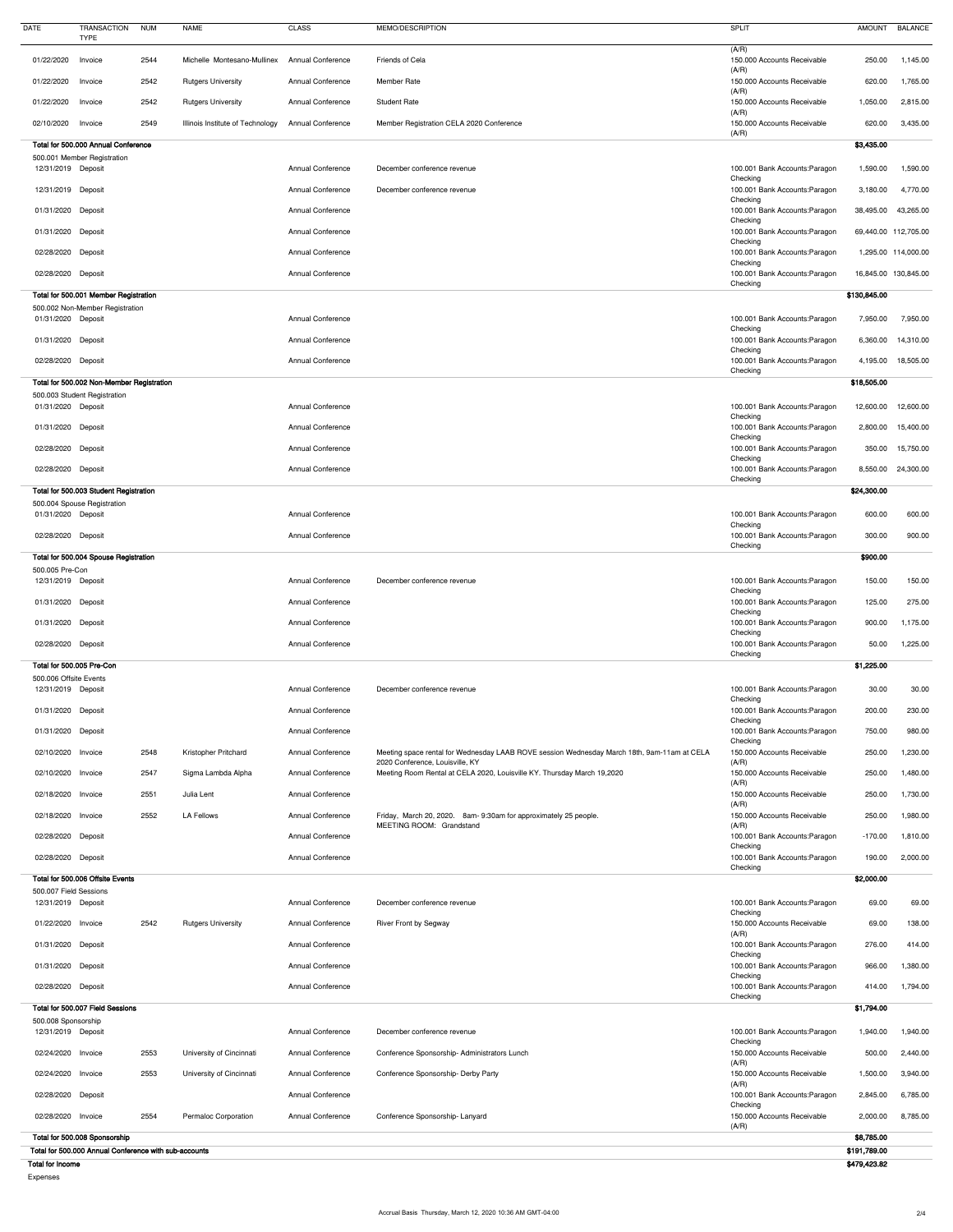| <b>DATE</b><br><b>TRANSACTION</b><br><b>TYPE</b>                   | <b>NUM</b>      | <b>NAME</b>                                                            | <b>CLASS</b>                               | MEMO/DESCRIPTION                                                | SPLIT                                                | <b>AMOUNT</b>        | <b>BALANCE</b>         |
|--------------------------------------------------------------------|-----------------|------------------------------------------------------------------------|--------------------------------------------|-----------------------------------------------------------------|------------------------------------------------------|----------------------|------------------------|
| 600.001 Management Fees                                            |                 |                                                                        |                                            |                                                                 |                                                      |                      |                        |
| 11/01/2019 Bill                                                    | 3362            | <b>IMI Association Executives</b>                                      | Admin/General/Other                        | November 2019 retainer                                          | 200.000 Accounts Payable                             | 5,540.00             | 5,540.00               |
| 12/03/2019 Bill<br>01/05/2020<br>Bill                              | 3410<br>3455    | <b>IMI Association Executives</b><br><b>IMI Association Executives</b> | Admin/General/Other<br>Admin/General/Other | December retainer<br>January 2020 Retainer                      | 200.000 Accounts Payable<br>200.000 Accounts Payable | 5,540.00<br>5,540.00 | 11,080.00<br>16,620.00 |
| 02/03/2020 Bill                                                    | 3501            | <b>IMI Association Executives</b>                                      | Admin/General/Other                        | February 2020 retainer                                          | 200.000 Accounts Payable                             | 5,540.00             | 22,160.00              |
| Total for 600.001 Management Fees                                  |                 |                                                                        |                                            |                                                                 |                                                      | \$22,160.00          |                        |
| 603.000 Bank Fees<br>11/30/2019 Journal Entry                      | 193             |                                                                        | Admin/General/Other                        | Two incoming wire fees at \$12.00 each                          | -Split-                                              | 24.00                | 24.00                  |
| Total for 603.000 Bank Fees                                        |                 |                                                                        |                                            |                                                                 |                                                      | \$24.00              |                        |
| 605.000 Conference Planning                                        |                 |                                                                        |                                            |                                                                 |                                                      |                      |                        |
| 11/01/2019 Journal Entry<br>Total for 605.000 Conference Planning  | 194             |                                                                        | <b>Annual Conference</b>                   | Laura Comer                                                     | -Split-                                              | 113.75<br>\$113.75   | 113.75                 |
| 607.000 Email Hosting                                              |                 |                                                                        |                                            |                                                                 |                                                      |                      |                        |
| 11/01/2019 Bill                                                    | 3380            | <b>IMI Association Executives</b>                                      | Admin/General/Other                        | Constant Contact 11/9/19                                        | 200.000 Accounts Payable                             | 80.00                | 80.00                  |
| 12/17/2019 Bill                                                    | 58739           | 3t Pro, Inc.                                                           | Admin/General/Other<br>Admin/General/Other | Hosted email and spam filtering<br>Constant Contact 12/9/19     | 200.000 Accounts Payable                             | 32.48                | 112.48                 |
| 01/01/2020<br>Bill<br>01/06/2020<br>Bill                           | 3428<br>3475    | <b>IMI Association Executives</b><br><b>IMI Association Executives</b> | Admin/General/Other                        | Constant Contact 1/9/20                                         | 200.000 Accounts Payable<br>200.000 Accounts Payable | 80.00<br>80.00       | 192.48<br>272.48       |
| 01/06/2020<br>Bill                                                 | 3475            | <b>IMI Association Executives</b>                                      | Admin/General/Other                        | 3T Pro inv. 59035                                               | 200.000 Accounts Payable                             | 32.48                | 304.96                 |
| Total for 607.000 Email Hosting                                    |                 |                                                                        |                                            |                                                                 |                                                      | \$304.96             |                        |
| 607.001 Web Hosting<br>11/01/2019 Bill                             | 3380            | <b>IMI Association Executives</b>                                      | Admin/General/Other                        | iPage inv. #201789581                                           | 200.000 Accounts Payable                             | 21.45                | 21.45                  |
| 01/01/2020<br>Bill                                                 | 3428            | <b>IMI Association Executives</b>                                      | Admin/General/Other                        | iPage Inv. 248971190                                            | 200.000 Accounts Payable                             | 21.45                | 42.90                  |
| 01/06/2020 Bill                                                    | 3475            | <b>IMI Association Executives</b>                                      | Admin/General/Other                        | iPage inv. 248971202                                            | 200.000 Accounts Payable                             | 21.45                | 64.35                  |
| Total for 607.001 Web Hosting<br>750.000 OPERATIONS                |                 |                                                                        |                                            |                                                                 |                                                      | \$64.35              |                        |
| 750.003 Banking                                                    |                 |                                                                        |                                            |                                                                 |                                                      |                      |                        |
| 11/01/2019 Bill                                                    | 3380            | <b>IMI Association Executives</b>                                      | Admin/General/Other                        | 10/5-11/5/19 Bill.com service                                   | 200.000 Accounts Payable                             | 135.94               | 135.94                 |
| 01/01/2020 Bill                                                    | 3428            | <b>IMI Association Executives</b>                                      | Admin/General/Otherm                       | Bill.com 11/5-12/5/19                                           | 200.000 Accounts Payable                             | 111.43               | 247.37                 |
| 01/06/2020 Bill<br>02/04/2020 Bill                                 | 3475            | <b>IMI Association Executives</b><br><b>IMI Association Executives</b> | Admin/General/Other<br>Admin/General/Other | Bill.com 12/5/19-1/5/20                                         | 200.000 Accounts Payable                             | 110.43               | 357.80                 |
| Total for 750.003 Banking                                          | 3520            |                                                                        |                                            | Bill.com fees 1/5-2/5/20                                        | 200.000 Accounts Payable                             | 126.54<br>\$484.34   | 484.34                 |
| 750.004 Credit Card Fees                                           |                 |                                                                        |                                            |                                                                 |                                                      |                      |                        |
| 11/30/2019 Check                                                   | <b>SVCCHRG</b>  |                                                                        |                                            |                                                                 | 100.001 Bank Accounts: Paragon                       | 1,971.46             | 1,971.46               |
| 12/05/2019 Check                                                   | <b>SVCCHRG</b>  |                                                                        |                                            |                                                                 | Checking<br>100.001 Bank Accounts: Paragon           | 622.80               | 2,594.26               |
|                                                                    |                 |                                                                        |                                            |                                                                 | Checking                                             |                      |                        |
| 01/07/2020 Check                                                   | <b>SVCCHRG</b>  |                                                                        |                                            |                                                                 | 100.001 Bank Accounts: Paragon                       | 646.61               | 3,240.87               |
| 02/28/2020 Check                                                   | <b>SVCCHRG</b>  |                                                                        |                                            |                                                                 | Checking<br>100.001 Bank Accounts: Paragon           | 5,295.69             | 8,536.56               |
|                                                                    |                 |                                                                        |                                            |                                                                 | Checking                                             |                      |                        |
| Total for 750.004 Credit Card Fees                                 |                 |                                                                        |                                            |                                                                 |                                                      | \$8,536.56           |                        |
| 750.005 CiviCore<br>11/06/2019 Bill                                | INV24215        | CiviCore                                                               | Admin/General/Other                        | 1/2 Hosting for LAAB Database                                   | 200.000 Accounts Payable                             | 150.00               | 150.00                 |
| 01/02/2020 Bill                                                    | <b>INV31628</b> | CiviCore                                                               | Admin/General/Other                        | Monthly hosting 06/19-10/19                                     | 200.000 Accounts Payable                             | 750.00               | 900.00                 |
| 01/04/2020 Bill                                                    | <b>INV32183</b> | CiviCore                                                               | Admin/General/Other                        | 1/2 Hosting for LAAB Database                                   | 200.000 Accounts Payable                             | 150.00               | 1,050.00               |
| 02/13/2020 Bill                                                    | <b>INV36522</b> | CiviCore                                                               | Admin/General/Other                        | 1/2 Hosting for LAAB Database                                   | 200.000 Accounts Payable                             | 150.00               | 1,200.00               |
| Total for 750.005 CiviCore                                         |                 |                                                                        |                                            |                                                                 |                                                      | \$1,200.00           |                        |
| 750.006 Corp Filing Fees<br>02/04/2020 Bill                        | 3520            | <b>IMI Association Executives</b>                                      | Admin/General/Other                        | 1099 Filing fees                                                | 200.000 Accounts Payable                             | 16.97                | 16.97                  |
| Total for 750.006 Corp Filing Fees                                 |                 |                                                                        |                                            |                                                                 |                                                      | \$16.97              |                        |
| 750.009 Fellows Awards/Medals                                      |                 |                                                                        |                                            |                                                                 |                                                      |                      |                        |
| 11/01/2019 Bill                                                    | 3380            | <b>IMI Association Executives</b>                                      | <b>Student Awards</b>                      | November 2019                                                   | 200.000 Accounts Payable                             | 11.00                | 11.00                  |
| Total for 750.009 Fellows Awards/Medals<br>750.012 Insurance D & O |                 |                                                                        |                                            |                                                                 |                                                      | \$11.00              |                        |
| 11/01/2019 Journal Entry                                           | 194             |                                                                        | Admin/General/Other                        | Great American Insurance Co.                                    | -Split-                                              | 600.00               | 600.00                 |
| Total for 750.012 Insurance D & O                                  |                 |                                                                        |                                            |                                                                 |                                                      | \$600.00             |                        |
| 750.015 Office Supplies                                            |                 |                                                                        |                                            |                                                                 |                                                      |                      |                        |
| 11/01/2019 Bill                                                    | 3380            | <b>IMI Association Executives</b>                                      | Admin/General/Other                        | Staples-Bubble mailers                                          | 200.000 Accounts Payable                             | 10.06                | 10.06                  |
| 11/01/2019 Bill<br>Bill<br>01/01/2020                              | 3380<br>3428    | <b>IMI Association Executives</b><br><b>IMI Association Executives</b> | Admin/General/Other<br>Admin/General/Other | November 2019 pro-rated<br>December 2019 pro-rated              | 200.000 Accounts Payable<br>200.000 Accounts Payable | 5.12<br>4.03         | 15.18<br>19.21         |
| 01/06/2020 Bill                                                    | 3475            | <b>IMI Association Executives</b>                                      | Admin/General/Other                        | January 2020 pro-rated                                          | 200.000 Accounts Payable                             | 9.32                 | 28.53                  |
| 01/22/2020<br>Bill                                                 | 99158           | Laser Image                                                            | Admin/General/Other                        | <b>CELA Business cards</b>                                      | 200.000 Accounts Payable                             | 58.83                | 87.36                  |
| 02/04/2020 Bill                                                    | 3520            | <b>IMI Association Executives</b>                                      | Admin/General/Other                        | February 2020 pro-rated                                         | 200.000 Accounts Payable                             | 2.35                 | 89.71                  |
| Total for 750.015 Office Supplies<br>750.017 Paper Review          |                 |                                                                        |                                            |                                                                 |                                                      | \$89.71              |                        |
| 01/06/2020 Bill                                                    | 3475            | <b>IMI Association Executives</b>                                      | Admin/General/Other                        | 1st Qtr 2020 pro-rated offsite storage                          | 200.000 Accounts Payable                             | 35.23                | 35.23                  |
| Total for 750.017 Paper Review                                     |                 |                                                                        |                                            |                                                                 |                                                      | \$35.23              |                        |
| 750.018 Postage                                                    |                 |                                                                        |                                            |                                                                 |                                                      |                      |                        |
| 11/01/2019 Bill                                                    | 3380            | <b>IMI Association Executives</b>                                      | Admin/General/Other                        | November 2019                                                   | 200.000 Accounts Payable                             | 14.95                | 14.95                  |
| 02/04/2020 Bill<br>Total for 750.018 Postage                       | 3520            | <b>IMI Association Executives</b>                                      |                                            | February 2020                                                   | 200.000 Accounts Payable                             | 8.25<br>\$23.20      | 23.20                  |
| 750.020 Software                                                   |                 |                                                                        |                                            |                                                                 |                                                      |                      |                        |
| 11/01/2019 Bill                                                    | 3380            | <b>IMI Association Executives</b>                                      | Admin/General/Other                        | QuickBooks monthly fee 10/26/19                                 | 200.000 Accounts Payable                             | 70.00                | 70.00                  |
| 11/01/2019 Journal Entry                                           | 194             |                                                                        | Admin/General/Other                        | Zakon Group-Hosting service                                     | -Split-                                              | 1,400.00             | 1,470.00               |
| 01/01/2020 Bill                                                    | 3428            | <b>IMI Association Executives</b>                                      | Admin/General/Other                        | QuickBooks monthly fee 11/24/19                                 | 200.000 Accounts Payable                             | 70.00                | 1,540.00               |
| 01/06/2020 Bill<br>01/06/2020 Bill                                 | 3475<br>3475    | <b>IMI Association Executives</b><br><b>IMI Association Executives</b> | Admin/General/Other<br>Admin/General/Other | QuickBooks Online fee 12/24/19<br>QuickBooks Online fee 1/24/20 | 200.000 Accounts Payable<br>200.000 Accounts Payable | 70.00<br>70.00       | 1,610.00<br>1,680.00   |
| Total for 750.020 Software                                         |                 |                                                                        |                                            |                                                                 |                                                      | \$1,680.00           |                        |
| 750.021 Telephone                                                  |                 |                                                                        |                                            |                                                                 |                                                      |                      |                        |
| 01/22/2020 Bill                                                    | 01/22/20        | ConferTel                                                              | Admin/General/Other                        | ConferTel services 6/1/19-9/30/19                               | 200.000 Accounts Payable                             | 309.87               | 309.87                 |
| Total for 750.021 Telephone<br>752.000 Travel                      |                 |                                                                        |                                            |                                                                 |                                                      | \$309.87             |                        |
| 752.001 Travel - Past President                                    |                 |                                                                        |                                            |                                                                 |                                                      |                      |                        |
| 12/02/2019 Bill                                                    | 12/02/19        | <b>Charlene LeBleu</b>                                                 |                                            | 2019 Mid-Year Meeting travel expenses                           | 200.000 Accounts Payable                             | 1,336.21             | 1,336.21               |
| 01/13/2020 Bill                                                    | $1 - 13 - 19$   | Charlene LeBleu                                                        |                                            | Travel expenses-President's council meeting 1/8-1/11            | 200.000 Accounts Payable                             | 301.42               | 1,637.63               |
| Total for 752.001 Travel - Past President                          |                 |                                                                        |                                            |                                                                 |                                                      | \$1,637.63           |                        |
| Total for 752.000 Travel<br>752.002 Travel - Executive Leadership  |                 |                                                                        |                                            |                                                                 |                                                      | \$1,637.63           |                        |
| 11/19/2019 Bill                                                    | 11-18-19        | Dr. Jun-Hyun Kim                                                       | Admin/General/Other                        | Mid-Year Meeting, San Diego, CA                                 | 200.000 Accounts Payable                             | 1,362.45             | 1,362.45               |
| 11/20/2019 Bill                                                    | 11-20-19        | Hala Nassar                                                            | Admin/General/Other                        | 2019 Mid-Year Meeting, San Diego CA                             | 200.000 Accounts Payable                             | 1,786.96             | 3,149.41               |
| 12/02/2019 Bill                                                    | $12 - 2 - 19$   | Galen Newman                                                           | Admin/General/Other                        | 2019 Mid-Year meeting travel expenses                           | 200.000 Accounts Payable                             | 862.98               | 4,012.39               |
| Total for 752.002 Travel - Executive Leadership                    |                 |                                                                        |                                            |                                                                 |                                                      | \$4,012.39           |                        |
| 752.004 Travel-Exec Director<br>11/01/2019 Bill                    | 3380            | <b>IMI Association Executives</b>                                      | Admin/General/Other                        | Hotel Indigo-Peter Kralka                                       | 200.000 Accounts Payable                             | 863.27               | 863.27                 |
| 11/01/2019 Bill                                                    | 3380            | <b>IMI Association Executives</b>                                      | Admin/General/Other                        | Peter Kralka travel expenses                                    | 200.000 Accounts Payable                             | 265.35               | 1,128.62               |
| 01/16/2020 Bill                                                    | 1-16-20         | Peter Kralka*                                                          | Admin/General/Other                        | Travel Expenses 5/29/19-5/31/19                                 | 200.000 Accounts Payable                             | 46.92                | 1,175.54               |
| Total for 752.004 Travel-Exec Director                             |                 |                                                                        |                                            |                                                                 |                                                      | \$1,175.54           |                        |
| 752.005 Travel-President<br>11/27/2019 Bill                        | 11-21-19        | <b>Ashley Steffens</b>                                                 | Admin/General/Other                        | 2019 Mid-Year Meeting, San Diego, CA                            | 200.000 Accounts Payable                             | 1,895.83             | 1,895.83               |
| Total for 752.005 Travel-President                                 |                 |                                                                        |                                            |                                                                 |                                                      | \$1,895.83           |                        |